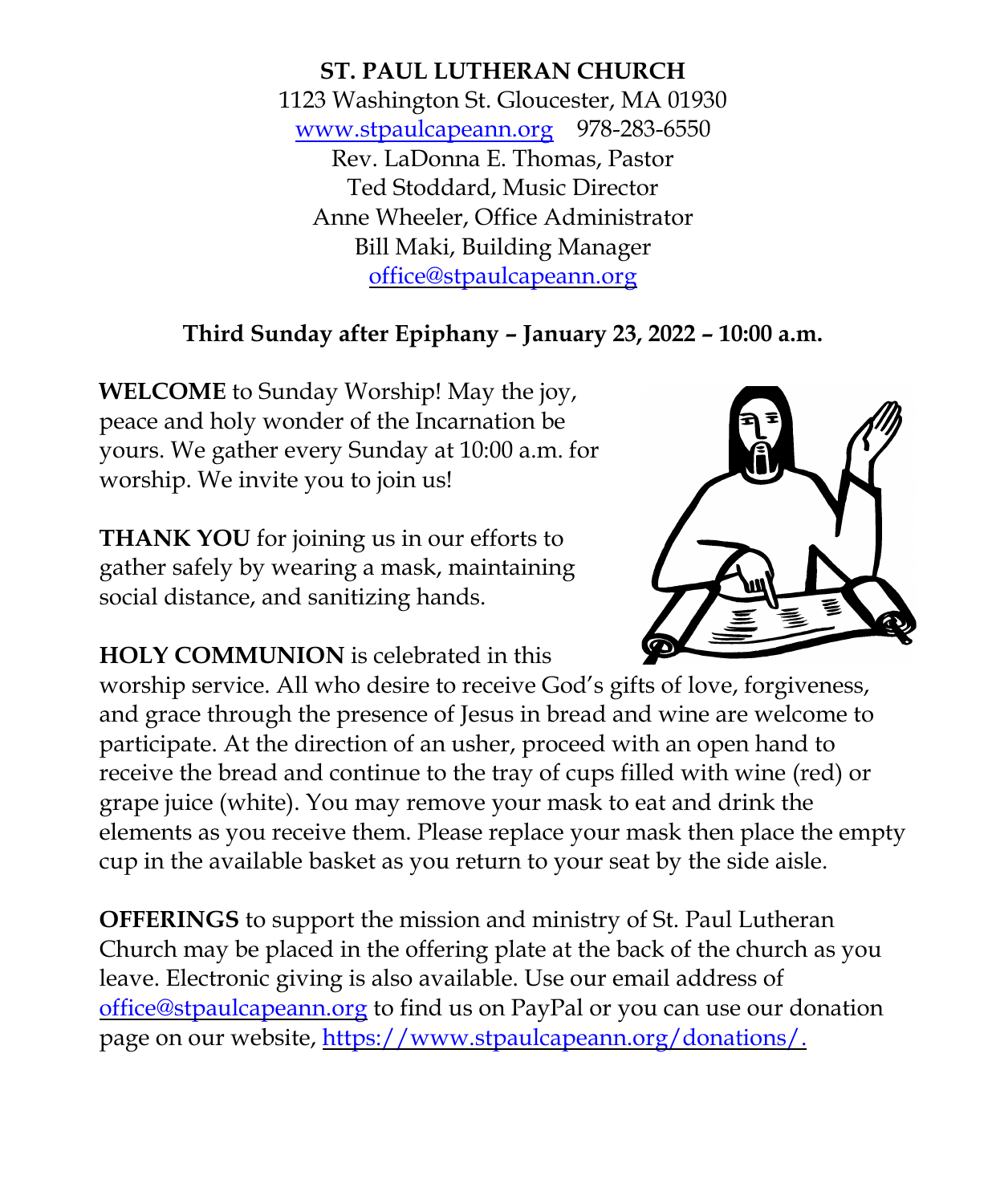## **ORDER OF WORSHIP** *\*Indicates congregation is to stand Bold Print = Congregational Responses*

### **INTRODUCTION TO THE DAY**

God's glory is revealed in the reading of scripture. People stand at attention. People weep. People prostrate themselves in prayer. The unity of the church is another reflection of God's glory. Most gloriously, the promises of God are fulfilled in the person of Jesus Christ. Gather round. Listen up. Glimpse the glory of God.

**PRELUDE** *Introduction* Flor Peeters

*Meditation* Flor Peeters

#### **WELCOME**

### **\*THANKSGIVING FOR BAPTISM**

Blessed be the holy Trinity,  $\pm$  one God, the fountain of living water, the rock who gave us birth, our light and our salvation. **Amen.**

Joined to Christ in the waters of baptism, we are clothed with God's mercy and forgiveness. Let us give thanks for the gift of baptism. We give you thanks, O God, **for you have created all, and you water the earth abundantly. calling forth life in which you took delight. Oceans and lakes praise you; rivers and streams bless you. All life is sustained by you, our Source. We praise you for Christ, firstborn from the dead, who frees us from sin and raises us up to new life. Here at this font we touch the river of the water of life, bright as crystal, flowing through the city of God.**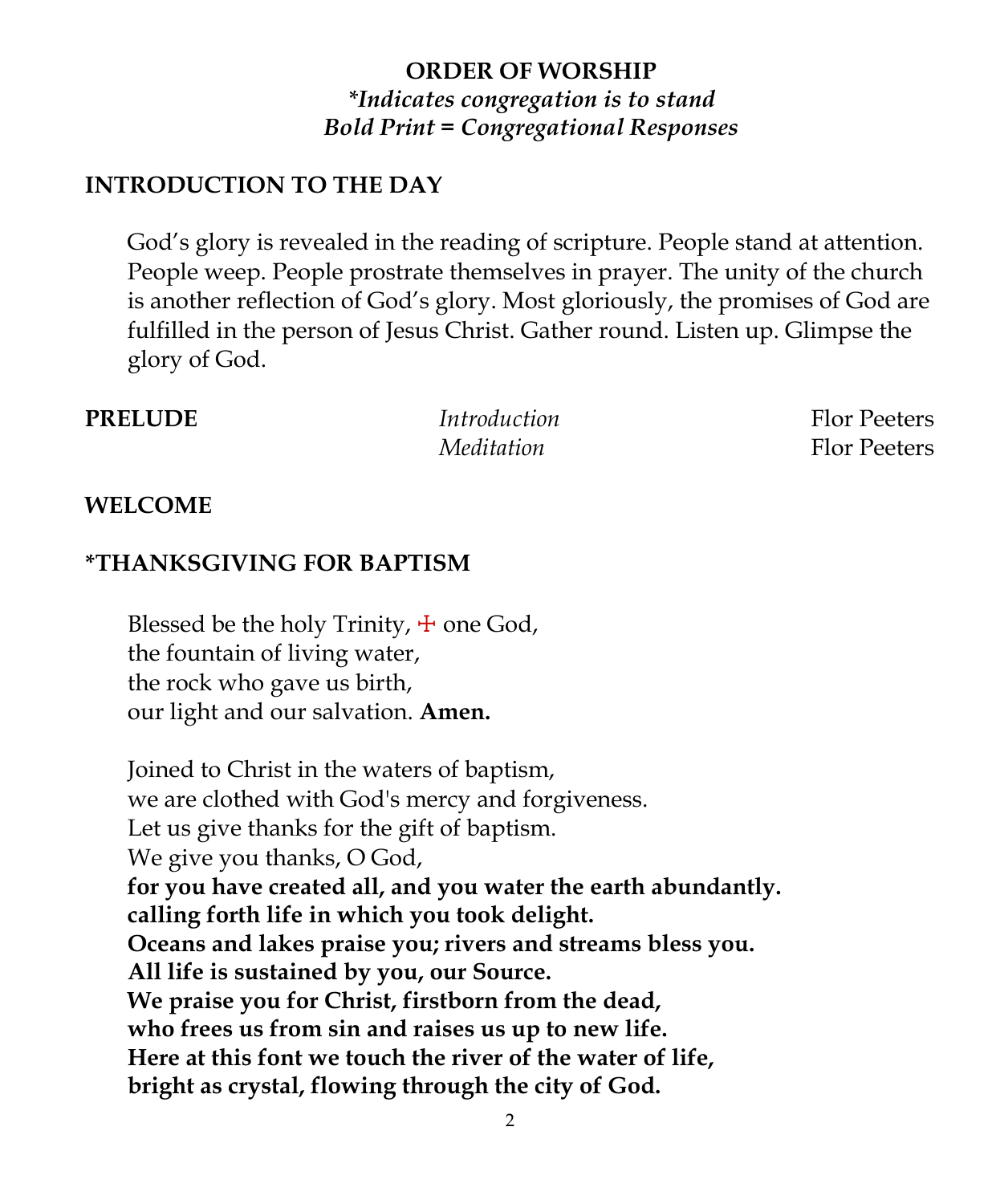**Here, death is washed away forever. Here, we are grafted into the tree of life with leaves for the healing of the world.**

**Pour your Holy Spirit on this assembly, into this community, and throughout all creation. Cleanse us from our fears and wash away our divisions. Grant that all may drink of your mercy and peace, through Jesus Christ, our Savior and Lord, who lives and reigns with you and the Holy Spirit, one God, now and forever. Amen.**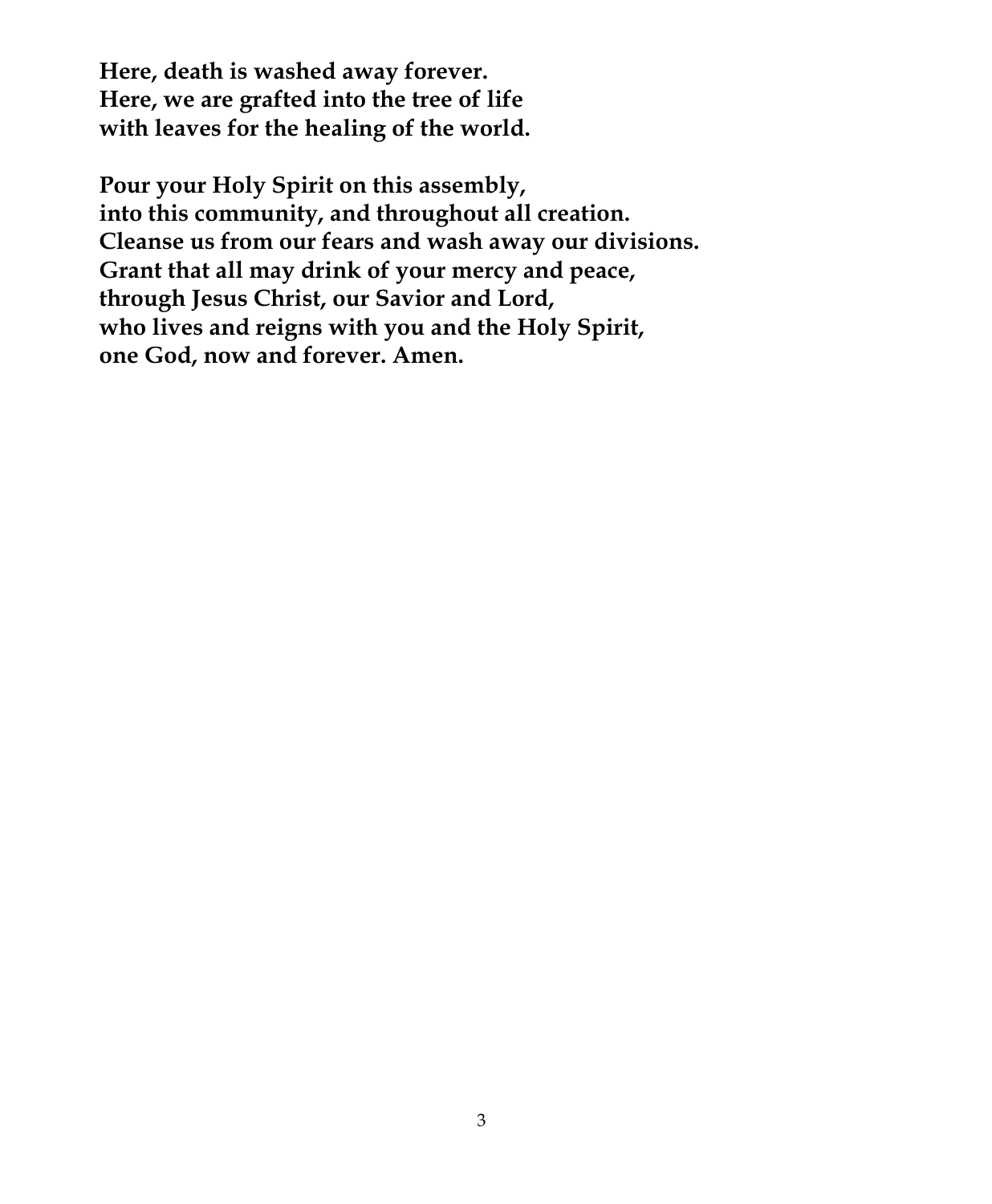Open Your Ears, O Faithful People



Text: Hasidic traditional; Willard F. Jabusch, b. 1930, English version

Music: YISRAEL VORAITA, Hasidic tune<br>Text © 1966, 1982 Willard F. Jabusch, admin. OCP Publications. 5536 NE Hassalo. Portland, OR 97213. All rights reserved. Used by permission.

Duplication in any form prohibited without permission or valid license from copyright administrator.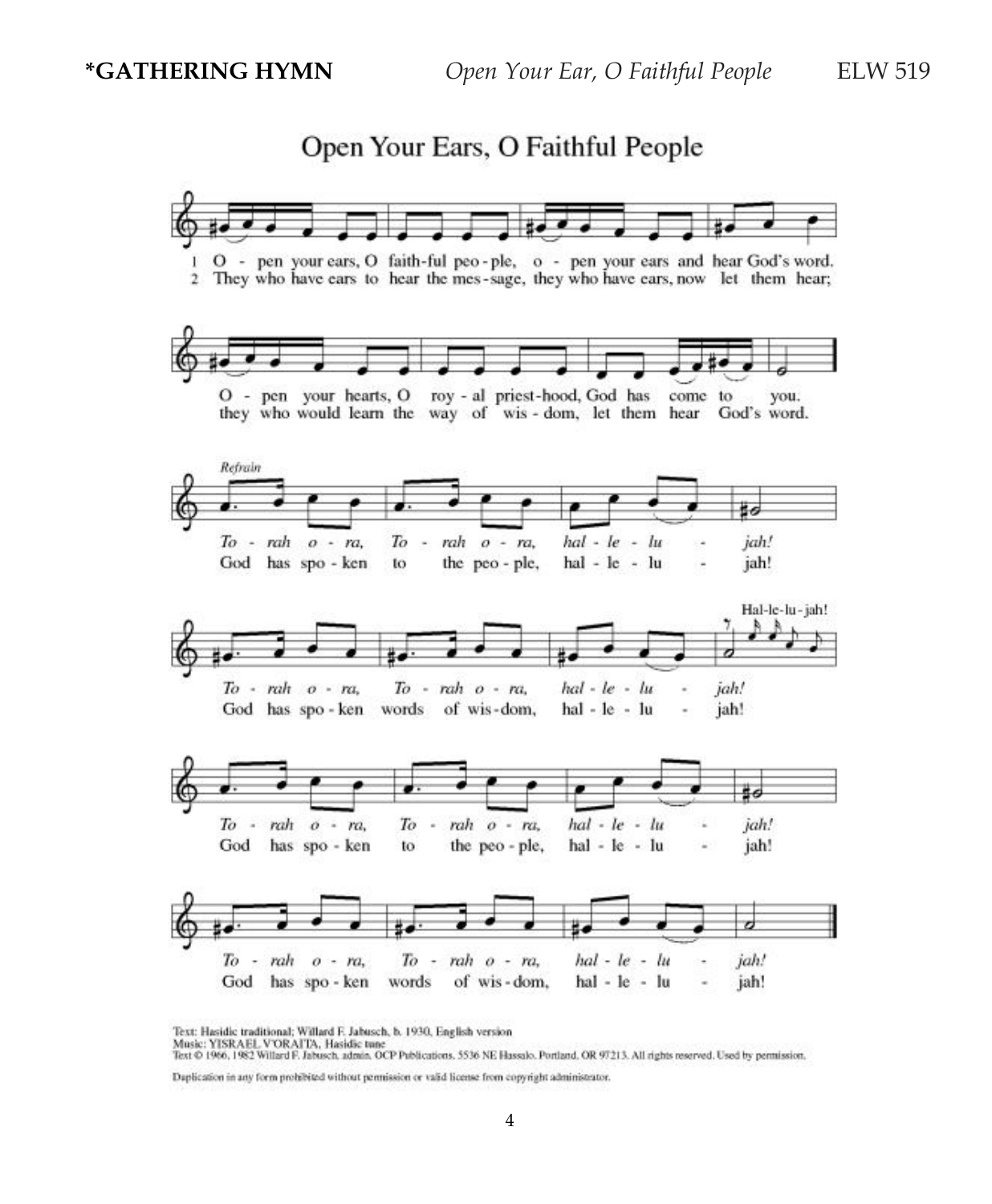## **\*GREETING**

The grace of our Lord Jesus Christ, the love of God, and the communion of the Holy Spirit be with you all. **And also, with you.**

#### **\*PRAYER OF THE DAY**

Let us pray.

**Blessed Lord God, you have caused the holy scriptures to be written for the nourishment of your people. Grant that we may hear them, read, mark, learn, and inwardly digest them, that, comforted by your promises, we may embrace and forever hold fast to the hope of eternal life, through your Son, Jesus Christ our Lord. Amen.**

#### **CHILDREN'S MESSAGE**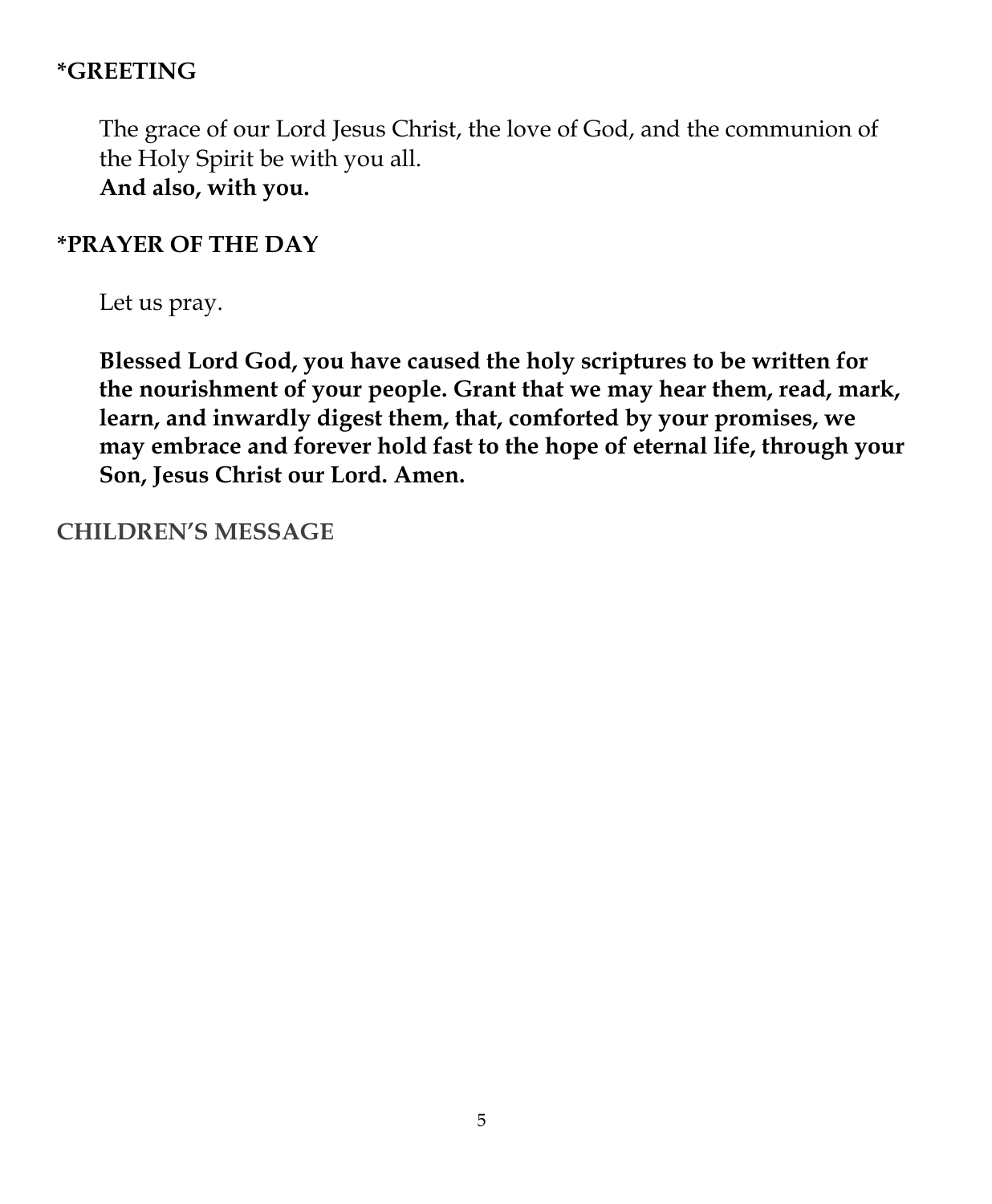### **SCRIPTURE READING 1 Corinthians 12:12-31a**

 $12$ For just as the body is one and has many members, and all the members of the body, though many, are one body, so it is with Christ. 13For in the one Spirit we were all baptized into one body—Jews or Greeks, slaves or free and we were all made to drink of one Spirit.

<sup>14</sup>Indeed, the body does not consist of one member but of many. <sup>15</sup>If the foot would say, "Because I am not a hand, I do not belong to the body," that would not make it any less a part of the body. 16And if the ear would say, "Because I am not an eye, I do not belong to the body," that would not make it any less a part of the body. 17If the whole body were an eye, where would the hearing be? If the whole body were hearing, where would the sense of smell be? <sup>18</sup>But as it is, God arranged the members in the body, each one of them, as he chose. <sup>19</sup>If all were a single member, where would the body be? <sup>20</sup>As it is, there are many members, yet one body. <sup>21</sup>The eye cannot say to the hand, "I have no need of you," nor again the head to the feet, "I have no need of you." 22On the contrary, the members of the body that seem to be weaker are indispensable,  $^{23}$  and those members of the body that we think less honorable we clothe with greater honor, and our less respectable members are treated with greater respect; <sup>24</sup>whereas our more respectable members do not need this. But God has so arranged the body, giving the greater honor to the inferior member, 25that there may be no dissension within the body, but the members may have the same care for one another.  $26$ If one member suffers, all suffer together with it; if one member is honored, all rejoice together with it.

 $27$ Now you are the body of Christ and individually members of it.  $28$ And God has appointed in the church first apostles, second prophets, third teachers; then deeds of power, then gifts of healing, forms of assistance, forms of leadership, various kinds of tongues. 29Are all apostles? Are all prophets? Are all teachers? Do all work miracles? 30Do all possess gifts of healing? Do all speak in tongues? Do all interpret? 31aBut strive for the greater gifts.

Word of God, Word of Life. **Thanks be to God**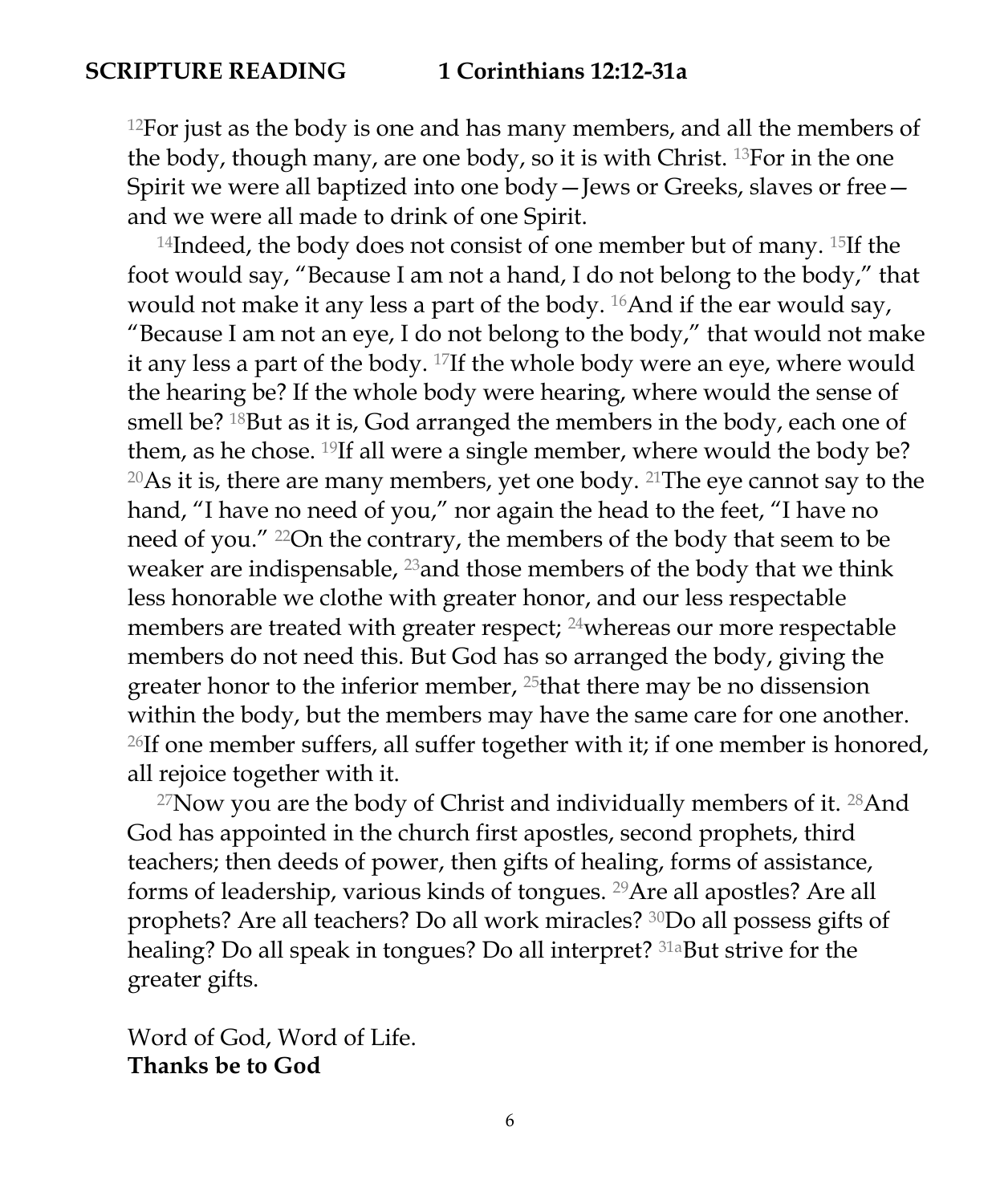### **\*GOSPEL Luke 4:14-21**

The Holy Gospel According to St. Luke. **Glory to you O Lord.** 

 $14$ Then Jesus, filled with the power of the Spirit, returned to Galilee, and a report about him spread through all the surrounding country. 15He began to teach in their synagogues and was praised by everyone.

<sup>16</sup>When he came to Nazareth, where he had been brought up, he went to the synagogue on the sabbath day, as was his custom. He stood up to read,  $17$  and the scroll of the prophet Isaiah was given to him. He unrolled the scroll and found the place where it was written:

<sup>18</sup>"The Spirit of the Lord is upon me, because he has anointed me to bring good news to the poor. He has sent me to proclaim release to the captives and recovery of sight to the blind, to let the oppressed go free,

<sup>19</sup>to proclaim the year of the Lord's favor."  $20$ And he rolled up the scroll, gave it back to the attendant, and sat down. The eyes of all in the synagogue were fixed on him. 21Then he began to say to

them, "Today this scripture has been fulfilled in your hearing."

The Gospel of the Lord. **Praise to you, O Christ.**

**THE SERMON** The Rev. LaDonna Thomas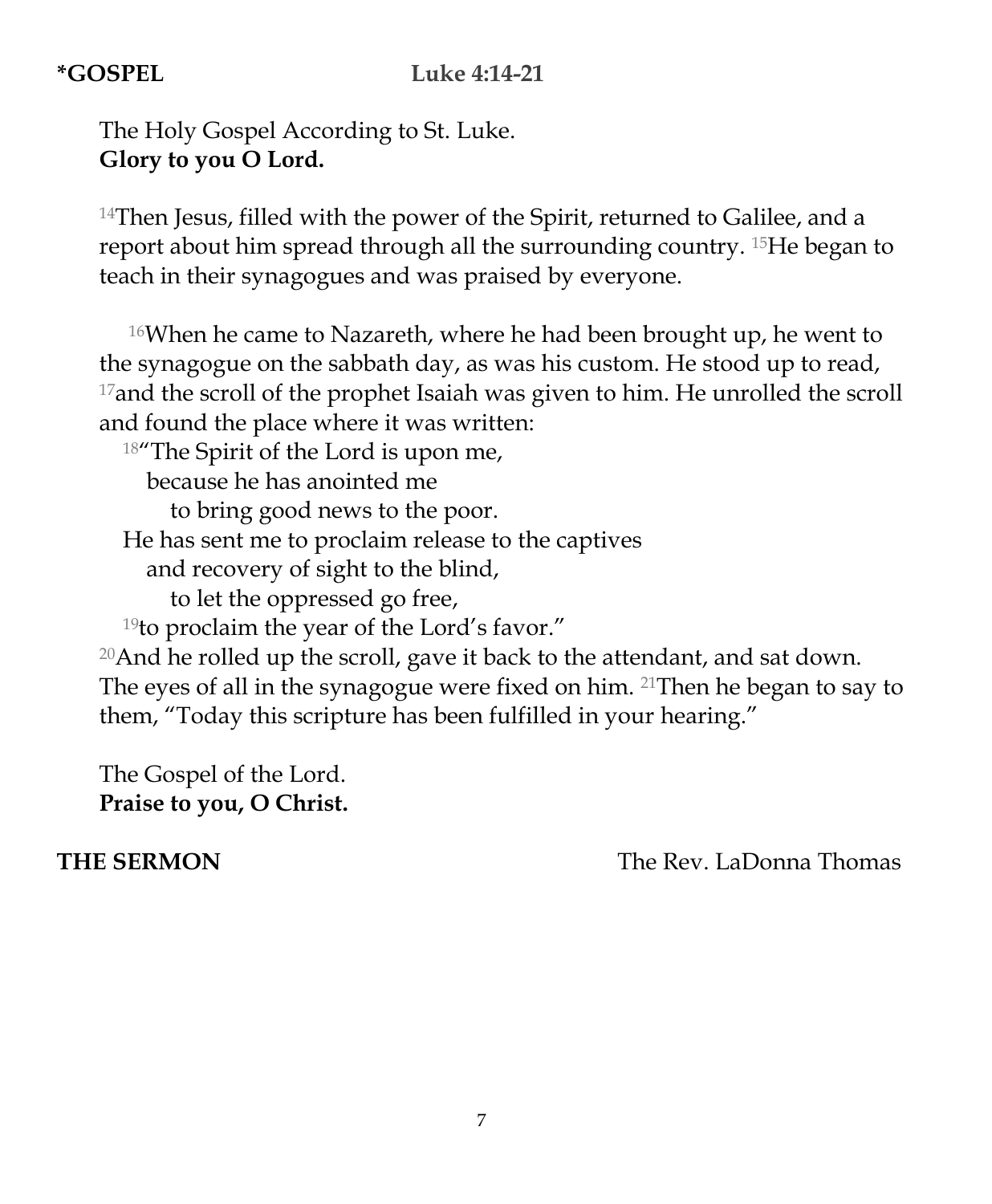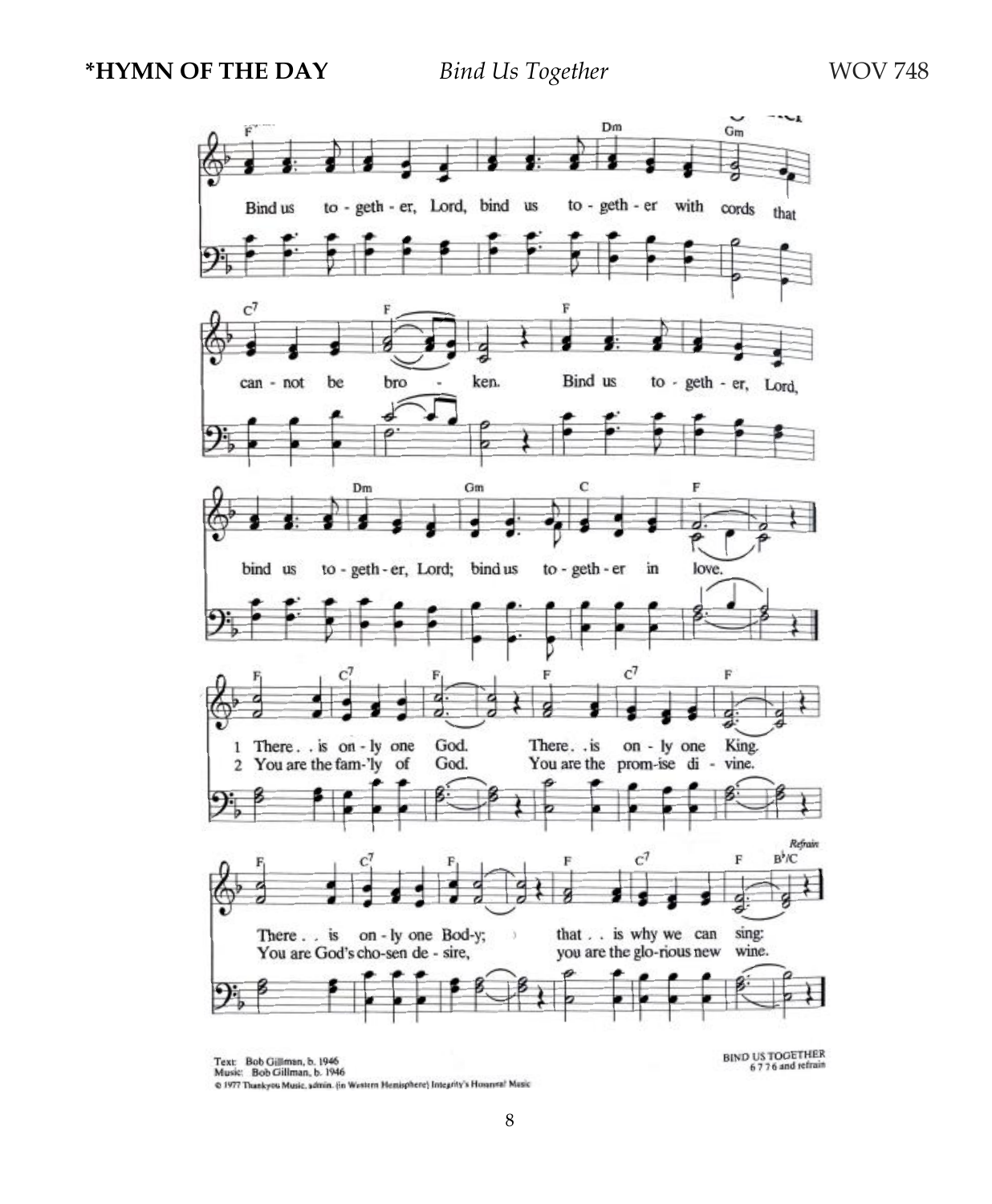## **\*NICENE CREED**

We are God's people through our baptism into Christ. Living together in trust and hope we confess our faith:

**We believe in one God, the Father, the Almighty, maker of heaven and earth, of all that is, seen and unseen. We believe in one Lord, Jesus Christ, the only Son of God, eternally begotten of the Father, God from God, Light from Light, true God from true God, begotten, not made, of one Being with the Father. Through him all things were made. For us and for our salvation he came down from heaven; by the power of the Holy Spirit he became incarnate from the virgin Mary, and was made man. For our sake he was crucified under Pontius Pilate; he suffered death and**

**was buried.**

**On the third day he rose again in accordance with the Scriptures; he ascended into heaven and is seated at the right hand of the Father. He will come again in glory to judge the living and the dead, and his kingdom will have no end.**

**We believe in the Holy Spirit, the Lord, the giver of life, who proceeds from the Father and the Son.**

**With the Father and the Son he is worshiped and glorified.**

**He has spoken through the prophets.**

**We believe in one holy catholic and apostolic Church.**

**We acknowledge one Baptism for the forgiveness of sins.**

**We look for the resurrection of the dead, and the life of the world to come. Amen.**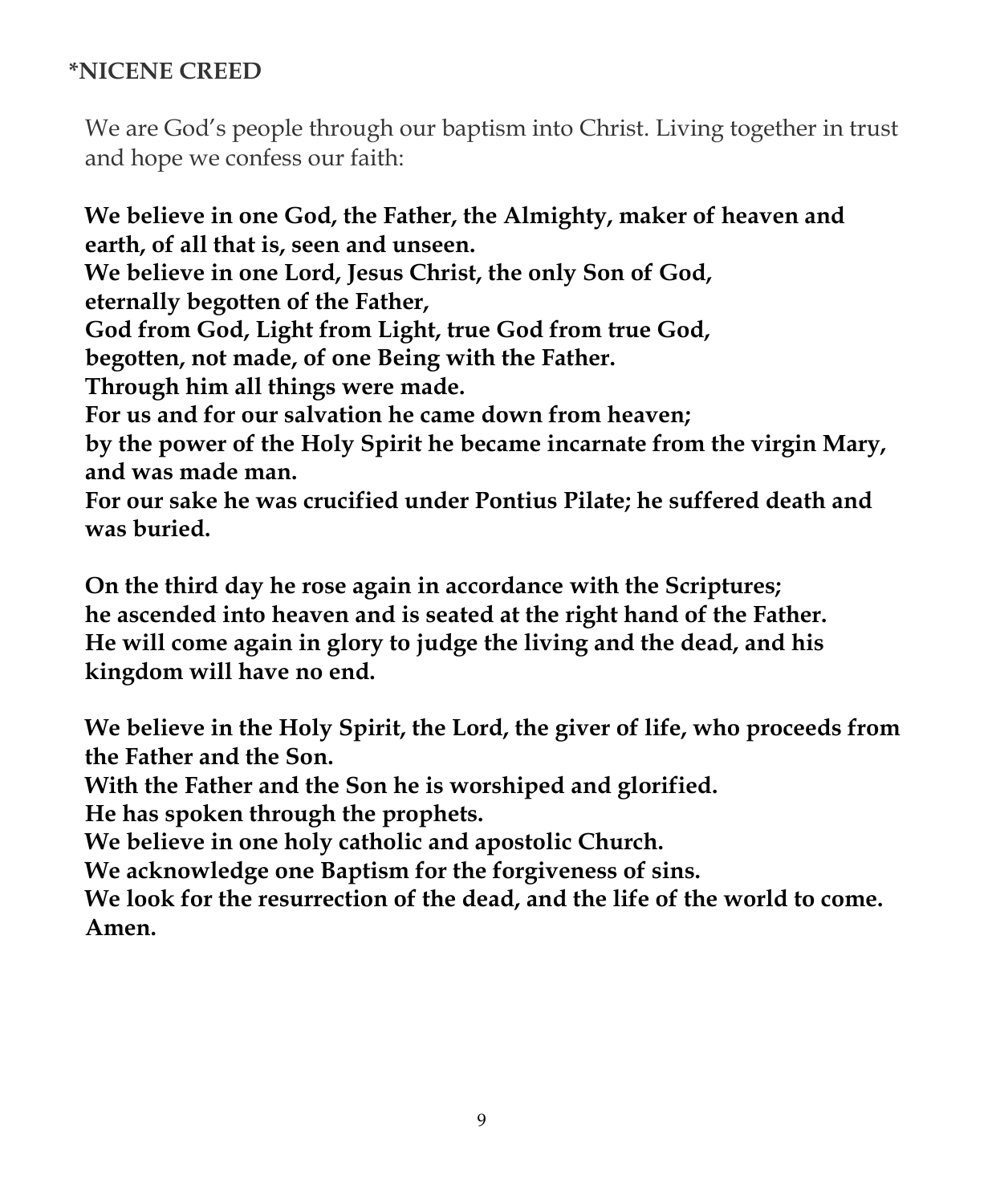## **\*PRAYERS OF INTERCESSION**

The Spirit of the Lord is poured out upon us in abundance; so we are bold to pray for the church, the world, and all that God has made.

## *A brief silence.*

You reveal yourself to us in the reading of scripture. Fulfill your word through the faithful witness of your church. Send us out to bring your liberating good news to all people. God of grace, **hear our prayer.**

All creation proclaims your handiwork. Teach us to love the intricate and beautiful bodies that you have created. Bless tiny insects, enormous whales, and every creature in between. Sustain species at risk of extinction. God of grace, **hear our prayer.**

You desire that there be no dissension among us. Where we are divided in our society, nation, or world, come quickly to reunite us into one body. Ease conflict, dispel violence, and bring an end to war. God of grace, **hear our prayer.**

Anoint with your Spirit all who seek your favor. Grant provision and justice for people living in poverty, people living with disability, those living with pain, or those living under oppression especially those on our prayer list and those whose names we offer and hold in our hearts... God of grace, **hear our prayer.**

Build up the body of Christ in this place. Bless the variety of ministries in this congregation (*especially*). Empower us to freely welcome and deeply value each person who enters into worship and ministry among us. God of grace, **hear our prayer.**

*Here other intercessions may be offered.*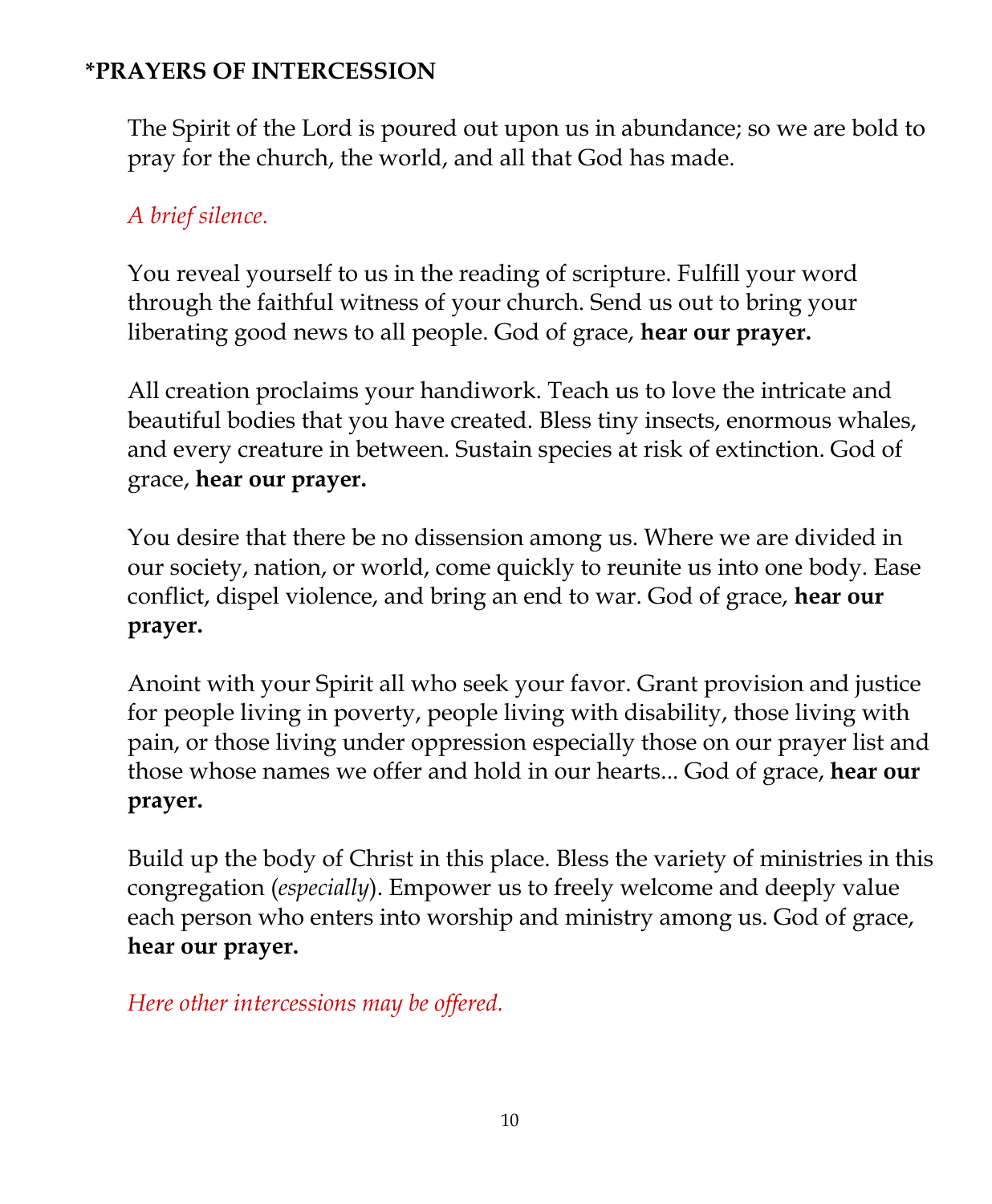In thanksgiving we lift before you the saints for whom the promise of salvation has now been fulfilled. Tend to those who mourn (*especially*). Bring us together in your everlasting glory. God of grace, **hear our prayer.**

Since we have such great hope in your promises, O God, we lift these and all of our prayers to you in confidence and faith; through Jesus Christ our Savior. **Amen.**

## **\*THE EXCHANGE OF PEACE**

The peace of Christ be with you always. **And also with you.**

*(Worshippers may share a sign of peace with one another. Please refrain from touching those not in your household or moving about in the sanctuary)*

#### **\*THE GREAT THANKSGIVING**

The Lord be with you. **And also with you**

Lift up your hearts. **We lift them to the Lord**.

Let us give thanks to the Lord our God. **It is right to give our thanks and praise.**

#### **\*THANKSGIVING AT THE TABLE**

Blessed are you, O holy God: you are the Life and Light of all. By your powerful word you created all things. Through the prophets you called your people to be a light to the nations.

Blessed are you for Jesus, your Son.

He is your Light, shining in our darkness and revealing to us your mercy and might.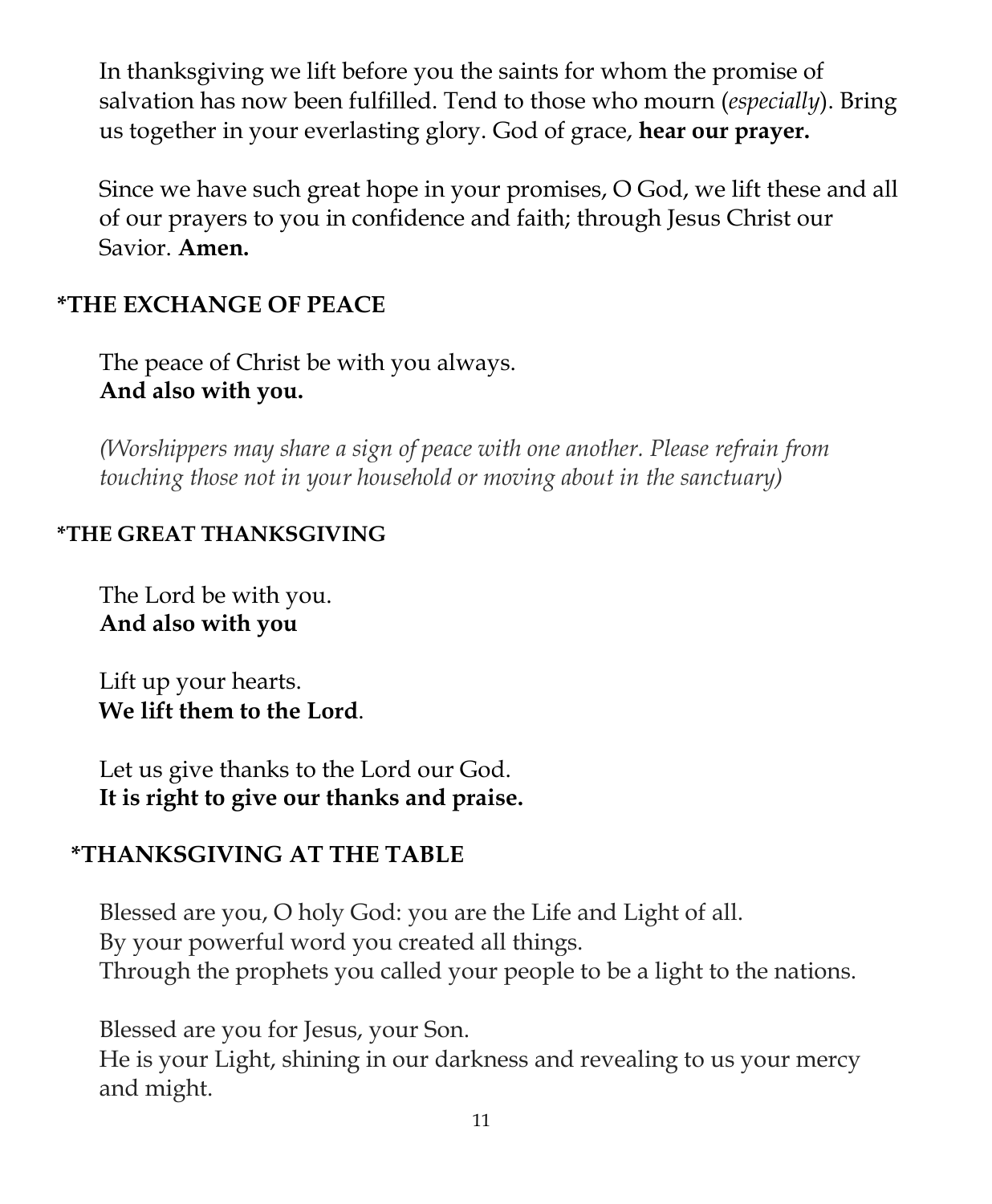In the night in which he was betrayed, our Lord Jesus took bread, and gave thanks; broke it, and gave it to his disciples, saying: Take and eat; this is my body, given for you. Do this for the remembrance of me.

Again, after supper, he took the cup, gave thanks, and gave it for all to drink, saying: This cup is the new covenant in my blood, shed for you and for all people for the forgiveness of sin. Do this for the remembrance of me.

Remembering, therefore, his preaching and healing, his dying and rising, and his promise to come again, we await that day when all the universe will rejoice in your holy and life-giving light.

By your Spirit bless us and this meal, that, refreshed with this heavenly food, we may be light for the world, revealing the brilliance of your Son. Through him all glory and honor are yours, Almighty Father, with the Holy Spirit, in your holy Church, both now and forever. **Amen**

Lord, remember us in your kingdom and teach us to pray:

**Our Father, who art in heaven, hallowed be thy name, thy kingdom come, thy will be done, on earth as it is in heaven.**

**Give us this day our daily bread;**

**and forgive us our trespasses, as we forgive those who trespass against us; and lead us not into temptation, but deliver us from evil.**

**For thine is the kingdom, and the power, and the glory, forever and ever. Amen.**

## **\*INVITATION TO COMMUNION**

Come to God's table. There is a place for you and enough for all.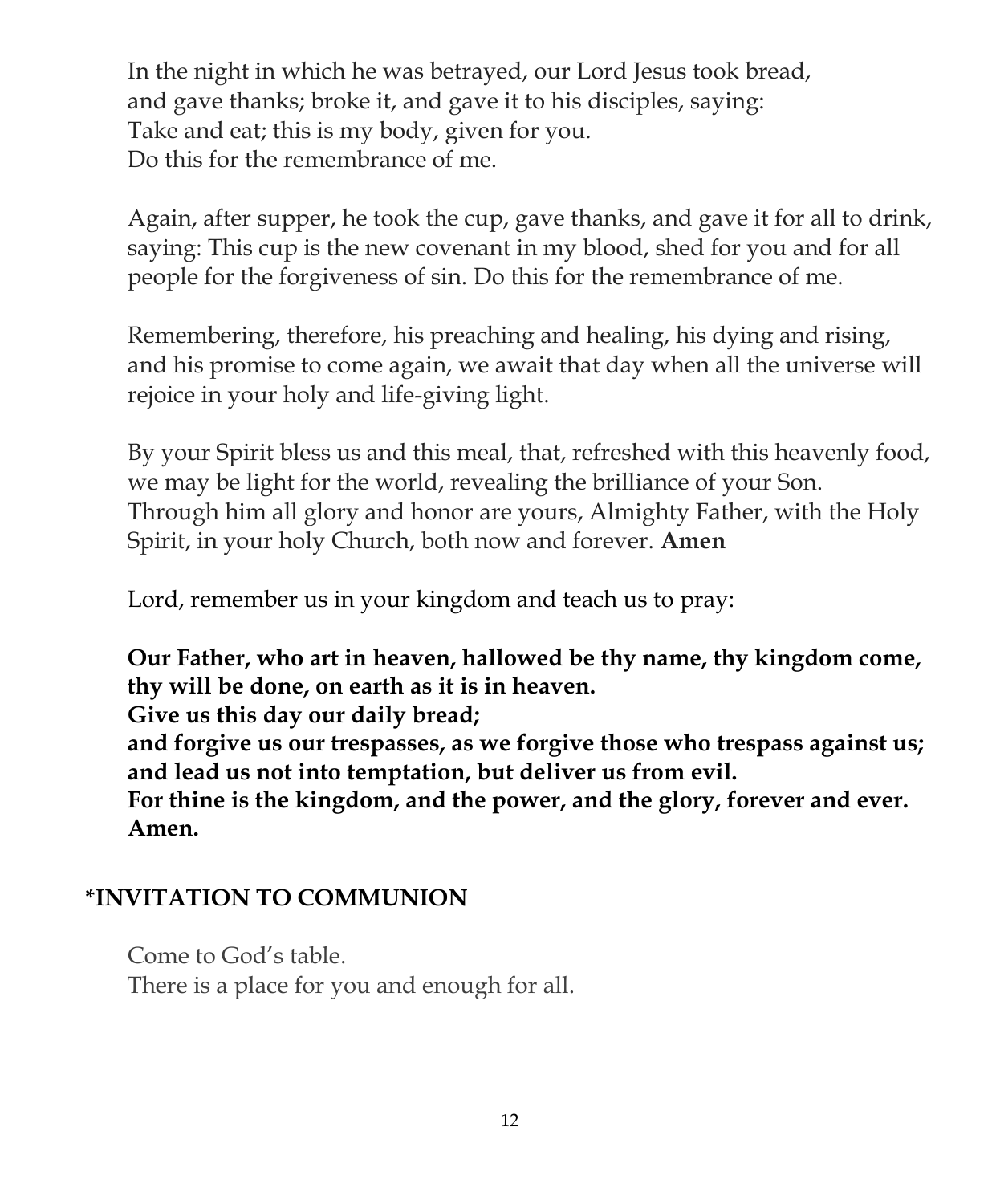## Here I Am, Lord



Text: Daniel L. Schutte, b. 1946 Music: HERE I AM, LORD, Daniel L. Schutte<br>Text and music 0 1981 OCP Publications, Inc., 5536 NE Hassalo, Portland, OR 97213. All rights reserved, Used by permission.

Duplication in any form prohibited without permission or valid license from copyright administrator.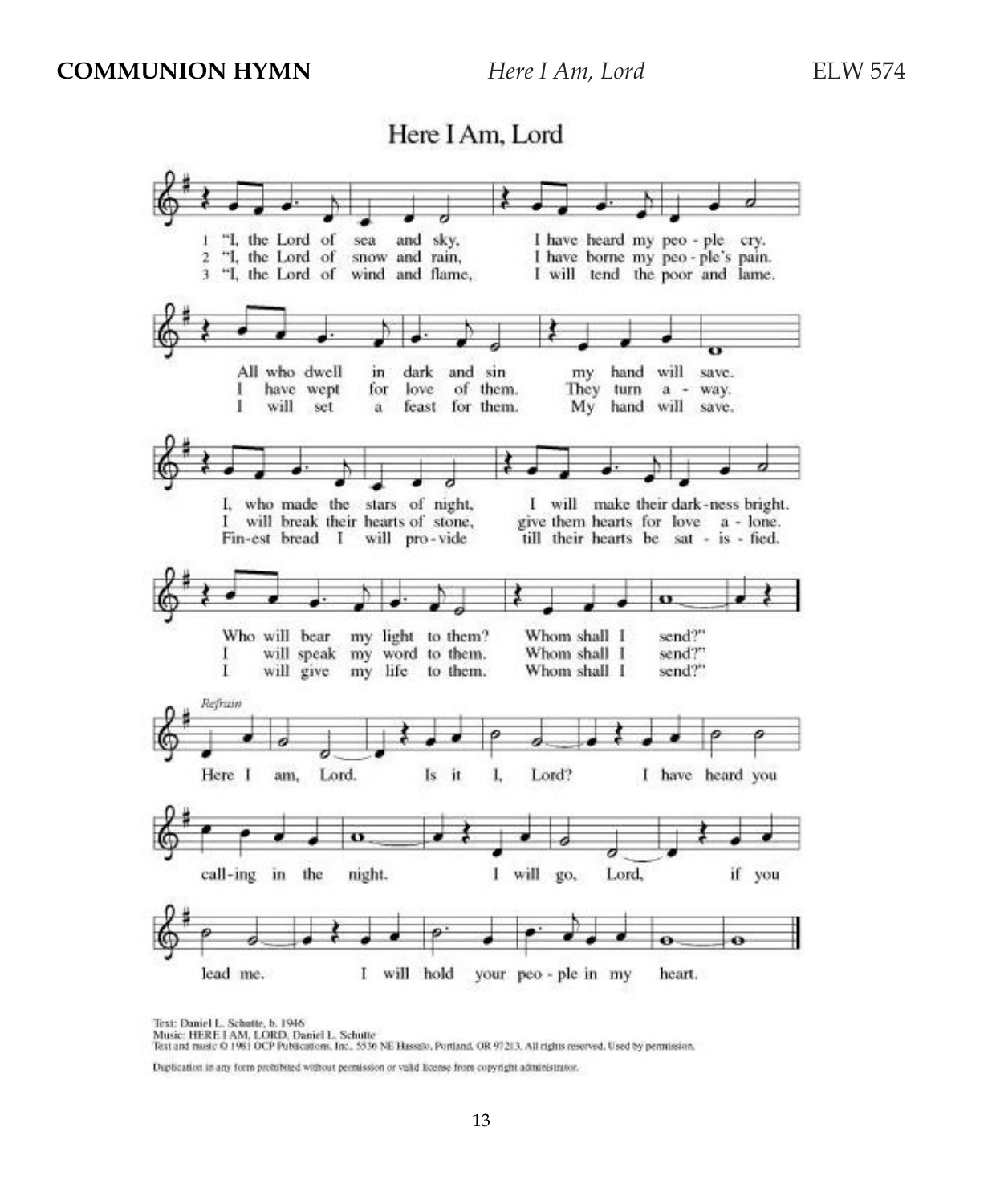## **\*PRAYER AFTER COMMUNION**

The body and blood of our Lord Jesus Christ strengthen you and keep you in God's grace. **Amen.**

Let us pray.

**Life-giving God, in the mystery of Christ's resurrection you send light to conquer darkness, water to give new life, and the bread of life to nourish your people. Send us forth as witnesses to your Son's resurrection, that we may show your glory to all the world, through Jesus Christ, our risen Lord. Amen.**

## **\*BLESSING**

God, who leads you in pathways of righteousness, who rejoices over you, and who calls you by name, bless your going out and your coming in, today and forever. **Amen.**

## **ANNOUNCEMENTS**

## **DISMISSAL**

Go in peace. Rejoice in Christ our Savior. **Thanks be to God.**

**POSTLUDE** *Ita Missa Est. (Mass is ended; go in peace)* Alexandre Guilmant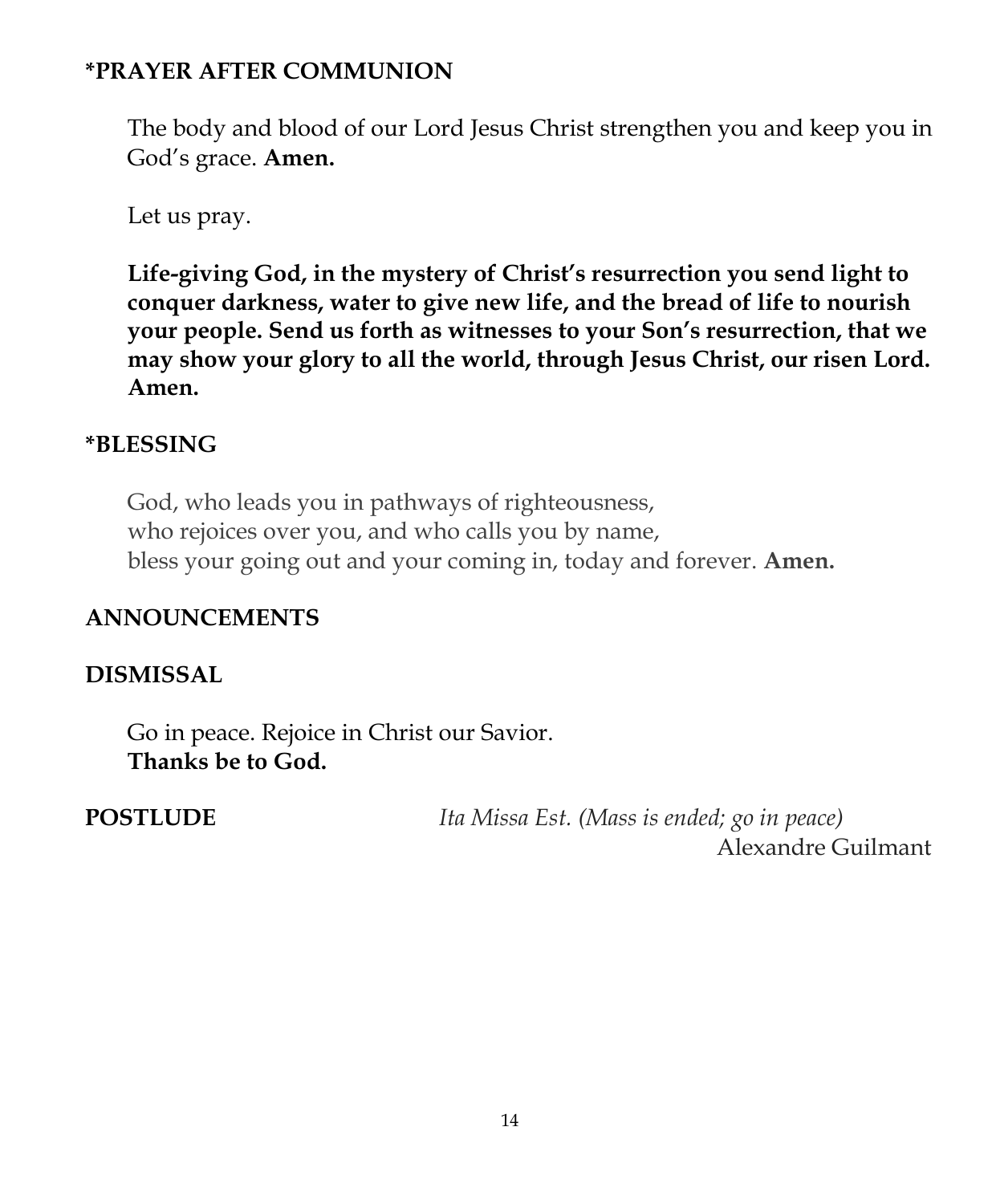### **WORSHIP LEADERS**

**Preaching and Presiding:** Rev. LaDonna Thomas **Music Director:** Ted Stoddard **Eucharistic Minister:** Barbara Olson **Reader:** Crystal and/or Autumn Rowe **Usher:** Mike Wilson **A/V:** David Rowe **Altar Care:** Crystal Rowe **Counters:** Anne Wheeler and Barbara Olson

Liturgical materials and texts are used by permission of *Sundays and Seasons Augsburg Fortress License: 15150 One License Annual License: A-724876 for 03/06/21 – 03/05/22*

### **NOTES AND ANNOUNCEMENTS**

#### **ANNUAL MEETING – TODAY AFTER THE SERVICE IN THE SANCTUARY**

The Annual Meeting will start immediately after the Sunday service.

#### **WELCOME!**

We are glad you joined us today. If you are new to St. Paul Lutheran Church and would like to learn more about us and our activities, please feel free to pick up one of our church directories available at the back of the church and/or go to our website and sign up for our weekly FYI Newsletter. https://www.stpaulcapeann.org/sign-up-for-our-newsletter/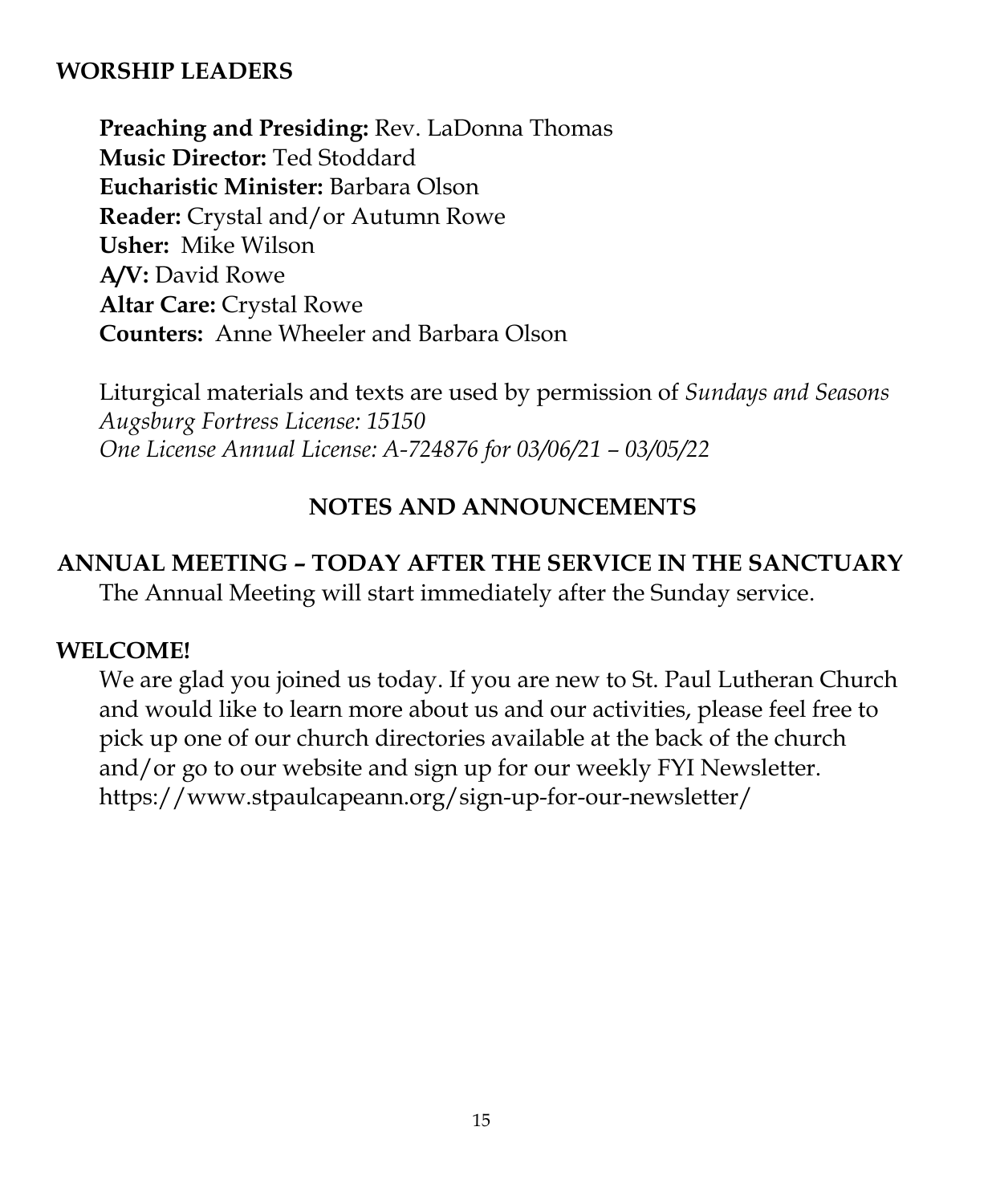# **MID-WEEK SPIRITUAL REFUELING – BIBLE STUDY**

Join Pastor LaDonna and others of our beloved community in a Wednesday, noontime Bible Study, beginning this Wednesday, January 12th. We will meet over Zoom, so this can be a mid-week, mid-day break to enjoy fellowship and conversation. *The Zoom will open at noon, but we won't start our study until 12:15***,** in case some are on their lunch break and need to grab a quick bite to eat beforehand (or you're welcome to eat your lunch during the study). We'll conclude by 1:00 p.m. We'll use one or more of the Scriptures from the previous Sunday's Worship as a basis for our study. This week it will be Luke 3:15-17, 21-22. There is no need to register for this study. You can drop in any week to join us. Zoom link and call in information: [https://us06web.zoom.us/j/85929904559?pwd=ZWpNc1dRL3I4SXJkdkcvU](https://us06web.zoom.us/j/85929904559?pwd=ZWpNc1dRL3I4SXJkdkcvUnUweHRHUT09) [nUweHRHUT09](https://us06web.zoom.us/j/85929904559?pwd=ZWpNc1dRL3I4SXJkdkcvUnUweHRHUT09) Call-in number: +1 929 205 6099 Meeting ID: 859 2990 4559 Passcode: 451661

# **CONNECTING SPIRITUALLY WITH OTHERS**

Are you longing to connect spiritually with others through conversations that matter? Pastor LaDonna invites you to a Tuesday evening conversation, using the book "Jesus and the Disinherited" by Howard Thurman. This conversation will take place on Zoom, Tuesdays, 7-8 p.m., January 25- February 15. Please register for this conversation group at https://forms.gle/MnbRs1GzNUwztXTZ7 and you will receive more detail about the first session.

Thurman was a trusted advisor to Martin Luther King Jr and an architect of nonviolent resistance. Background information about the book and author can be read at [https://www.christianitytoday.com/ct/2020/june-web](https://www.christianitytoday.com/ct/2020/june-web-only/jesus-and-disinherited.html)[only/jesus-and-disinherited.html](https://www.christianitytoday.com/ct/2020/june-web-only/jesus-and-disinherited.html)

## **PASTOR LADONNA'S OFFICE HOURS**

Mondays Noon – 2:00 P.M. and by appointment Pastor LaDonna can be reached at 717-688-0652 or by email at pastor@stpaulcapeann.org.